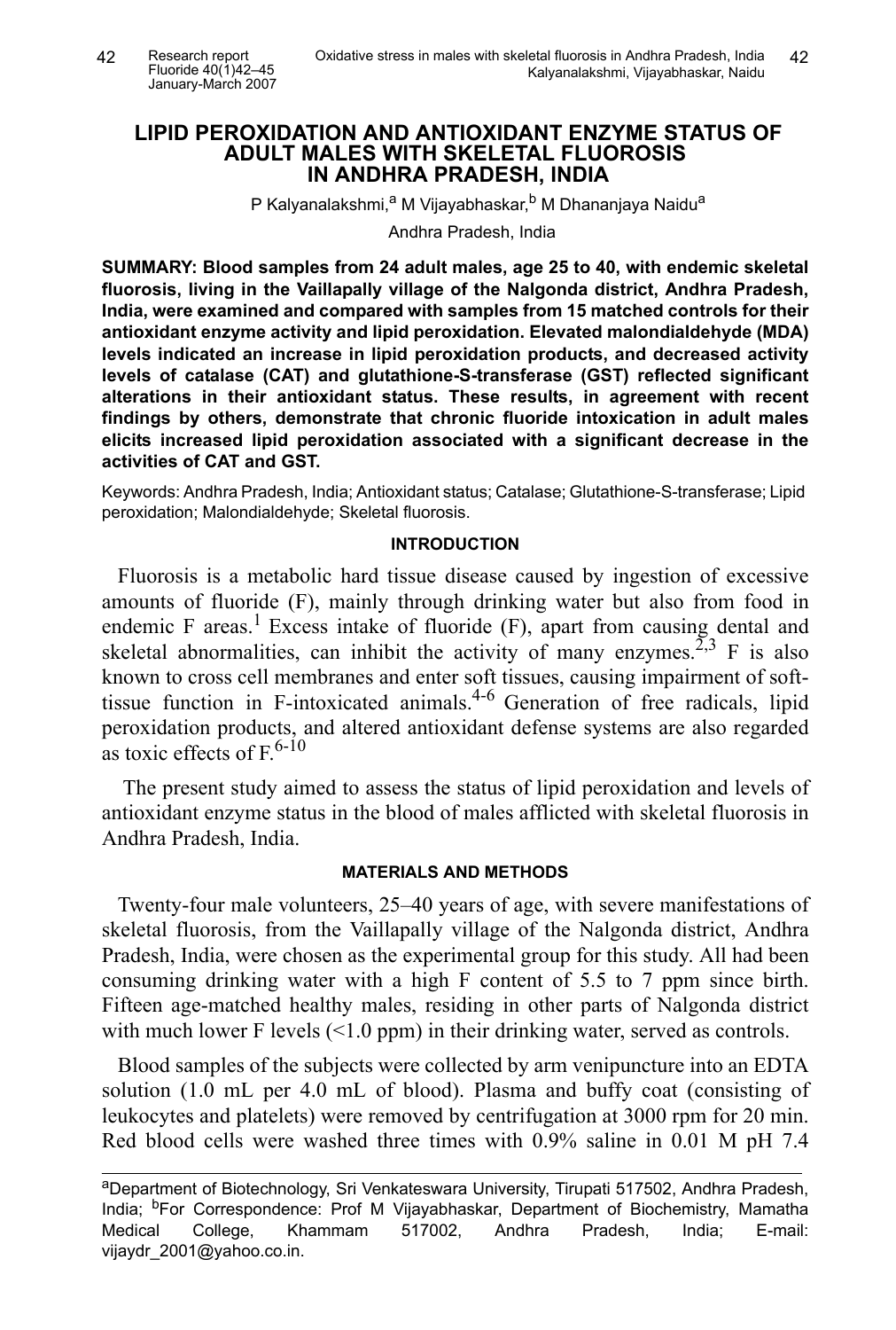phosphate buffer. The packed cells were then suspended in an equal volume of the buffered saline. Blood samples without anti-coagulant were also collected.

Lipid peroxidation in blood serum was assessed by estimation of malondialdehyde (MDA) according to the method of Ohkawa et al.<sup>11</sup> Catalase (CAT) activity in red cell lysates was determined by the method of Aebi, 12 and glutathione-S-transferase (GST) activity in serum was assessed by the method of Habig et al.<sup>13</sup> Hemoglobin (Hb) content in red cell lysates was estimated by the Drabkin method.<sup>14</sup> Serum F was measured with a F ion selective electrode (Orion-940).

Statistical significance of the results was analyzed by Student's t test.

# **RESULTS**

Increased lipid peroxidation was observed in the fluorotic males as shown by the elevated MDA levels. Activities of CAT and GST were significantly decreased in these men compared to those of healthy controls, and the decrease was statistically significant (Table).

| Table. Malondialdehyde (MDA) and fluoride (F) levels and activities of antioxidant enzymes CAT and GST |  |
|--------------------------------------------------------------------------------------------------------|--|
| in blood of control and fluoratic subjects (values: mean $+SE$ )                                       |  |

| in blood of control and fluorotic subjects (values: mean $\pm$ SE) |                 |                  |                  |                  |  |  |  |  |
|--------------------------------------------------------------------|-----------------|------------------|------------------|------------------|--|--|--|--|
| Subjects                                                           | <b>MDA</b>      | CAT              | GST              | Serum F          |  |  |  |  |
| (Age 25-40)                                                        | (nmol/ml)       | (KU/am Hb)       | (IU/L)           | (ppm)            |  |  |  |  |
| Controls $(n = 15)$                                                | $2.06 \pm 0.02$ | $87.14 \pm 4.07$ | $75.14 \pm 2.63$ | $0.07 \pm 0.001$ |  |  |  |  |
| Fluorotics $(n=24)$                                                | $3.49 \pm 0.19$ | $64.98 \pm 3.82$ | $47.07 \pm 2.56$ | $0.26 \pm 0.004$ |  |  |  |  |
| Statistical significance                                           | p<0.001         | p<0.001          | p<0.001          | p<0.001          |  |  |  |  |

## **DISCUSSION**

Reactive oxygen species (ROS) are implicated as important pathological mediators in many disorders. Increased generation of ROS and enhanced lipid peroxidation are considered responsible for the toxicity of a wide range of metabolic products.<sup>15-17</sup> Various authors have reported relationships between F and oxidative stress caused by free radicals.<sup>6-10,18-21</sup> Increased lipid peroxidation in human blood induced by F has also been demonstrated *in vivo* and *in vitro*. 21 The elevated MDA levels in fluorotic males observed in this study are thus in accord with previous findings.

Oxidative stress produced by free radicals and hydrogen peroxide is greater if F impairs the production of free radical scavengers such as GSH (glutathione), CAT, GSH-Px (GSH peroxidase), SOD (superoxide dismutase), and GST (glutathione-S-transferase).<sup>6</sup> Decreases in the activities of SOD, CAT, GST, and GPX have been found in people living in areas of endemic fluorosis $9,22$  and in tissues of experimental animals subjected to F intoxication.<sup>3,23.</sup> The decrease in the activities of CAT and GST observed in our study is therefore very likely to be due to oxidative stress exerted by F intoxication. Our results indicate that F intensifies lipid peroxidation and reduces antioxidant potential in living cells.

Some investigators, however, have reported that F does not impair antioxidant defense systems.24-26 Such differences in results are possibly due to many factors such as age, sex, calcium intake, dose and duration of F intake, renal efficiency in handling F, and methods used for biochemical assay.<sup>6,27</sup> It is therefore worth noting that Susheela et al.<sup>28</sup>and Chinoy et al.<sup>29-31</sup> found that supplementing the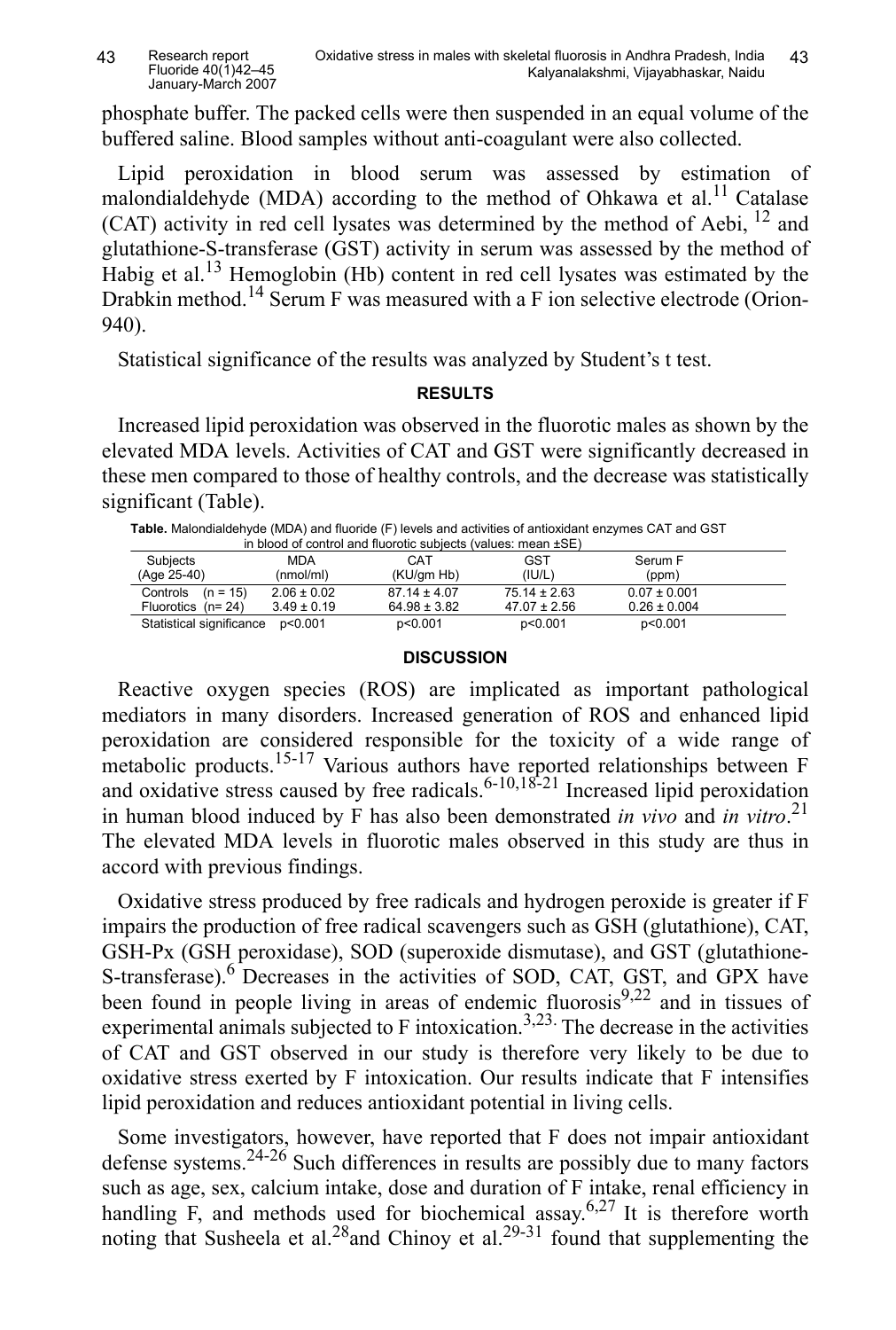diet with antioxidants reversed the toxic effects of F on antioxidant defense systems.

In conclusion, we have found that the blood of adult males with skeletal fluorosis living in an endemic fluorosis area exhibited increased lipid peroxidation associated with significantly decreased activity of the free radical-scavenging enzymes CAT and GST.

## **ACKNOWLEDGEMENT**

We thank Dr M Dhananjaya Naidu for his invaluable suggestions and comments during the course of this study.

## **REFERENCES**

- 1 Krishnamachari KAVR. Skeletal fluorosis in humans: a review of recent progress in the understanding of the disease. Prog Food Nutri Sci 1986;10:279-314.
- 2 Park S, Ajtai K, Burghardt P. Inhibition of myosin ATPase by metal fluoride complexes. Biochem Biophys Acta 1999;1430:127-40.
- 3 Vani ML, Reddy KP. Effects of fluoride accumulation on some enzymes of brain and gastrocnemius muscle of mice. Fluoride 2000;33:17-26.
- 4 Mullenix, PJ, Denbesten PK, Schunier A, Kernan WJ. Neurotoxicity of sodium fluoride in rats. Neurotoxicol Teratol 1995;17:169-77.
- 5 Singh M. Biochemical and cytochemical alterations in liver and kidney following experimental fluorosis. Fluoride 1984;17:81-93.
- 6 Rzeuski R, Chlubek D, Machoy Z. Interactions between fluoride and biological free radical reactions. Fluoride 1998;31:43-5.
- 7 Sharma A, Chinoy NJ. Role of free radicals in fluoride-induced toxicity in liver and kidney of mice and its reversal [abstract]. Fluoride 1998;31:S26.
- 8 Guan ZZ, Yang PS, Yu ND, Zhuang ZJ. An experimental study of blood biochemical diagnostic indices for chronic fluorosis. Fluoride 1989;22: 112-8.
- 9 Shanthakumari D, Srinivasalu S, Subramanian. Antioxidant defense systems in red blood cell lysates of men with dental fluorosis living in Tamil Nadu, India. Fluoride 2006;39:231-9.
- 10 Bober J, Kwiatkowska E, Kędzierska K, Olszewska M. Fluoride aggravation of oxidative stress in patients with chronic renal failure. Fluoride 2006;39:302-9.
- 11 Ohkawa H, Ohishi N, Yagi K. Assay for lipid peroxides in animal tissues by thiobarbituric acid reaction. Anal Biochem 1979;95:351-8.
- 12 Aebi HE. Catalase *in vitro*. Methods in Enzymol 1984;105:121-6.
- 13 Habig WH, Pabst MJ and Jacoby WB. Glutathione-S-transferases. The first enzymatic step in mercapturic acid formation. J Biol Chem 1974;249:7130-9.
- 14 Drabkin DL, Austin JH. Spectrophotometric studies. Preparations from washed blood cells, nitric acid hemoglobin and sulfhemoglobin. J Biol Chem 1935; 112:51-65.
- 15 Halliwell B, Gutteridge JMC. Oxygen free radicals and iron in relation to biology and medicine: some problems and concepts. Arch Biochem Biophys 1986;246:501-14.
- 16 Cross CE. The spectrum of diseases, pp 531-533. In: cross CE, moderator. Oxygen radicals and human disease. Ann Intern Med 1987;107:526-45.
- 17 Halliwell B, Gutteridge JMC. Oxygen radicals and the nervous system. Trends Neurosci 1985;8:22-6.
- 18 Jeji J, Sharma R, Jolly SS, Pamnani S. Implication of glutathione in endemic fluorosis. Fluoride 1985;18:117-9.
- 19 Patel PD, Chinoy NJ. Influence of fluoride on biological free radical reactions in ovary of mice and its reversal. Fluoride 1998;31:S27.
- 20 Yur F, Belge F, Mert N, Yörük I. Changes in erythrocyte parameters of fluorotic sheep [abstract]. Fluoride 2003;36:152-6.
- 21 Saralakumari D and Ramakrishna Rao P. Red cell membrane alterations in human chronic fluoride toxicity. Biochemistry Int 1991;23:639-48.
- 22 Li JX, Cao S. Recent studies on endemic fluorosis in China. Fluoride 1994; 27:125-8.